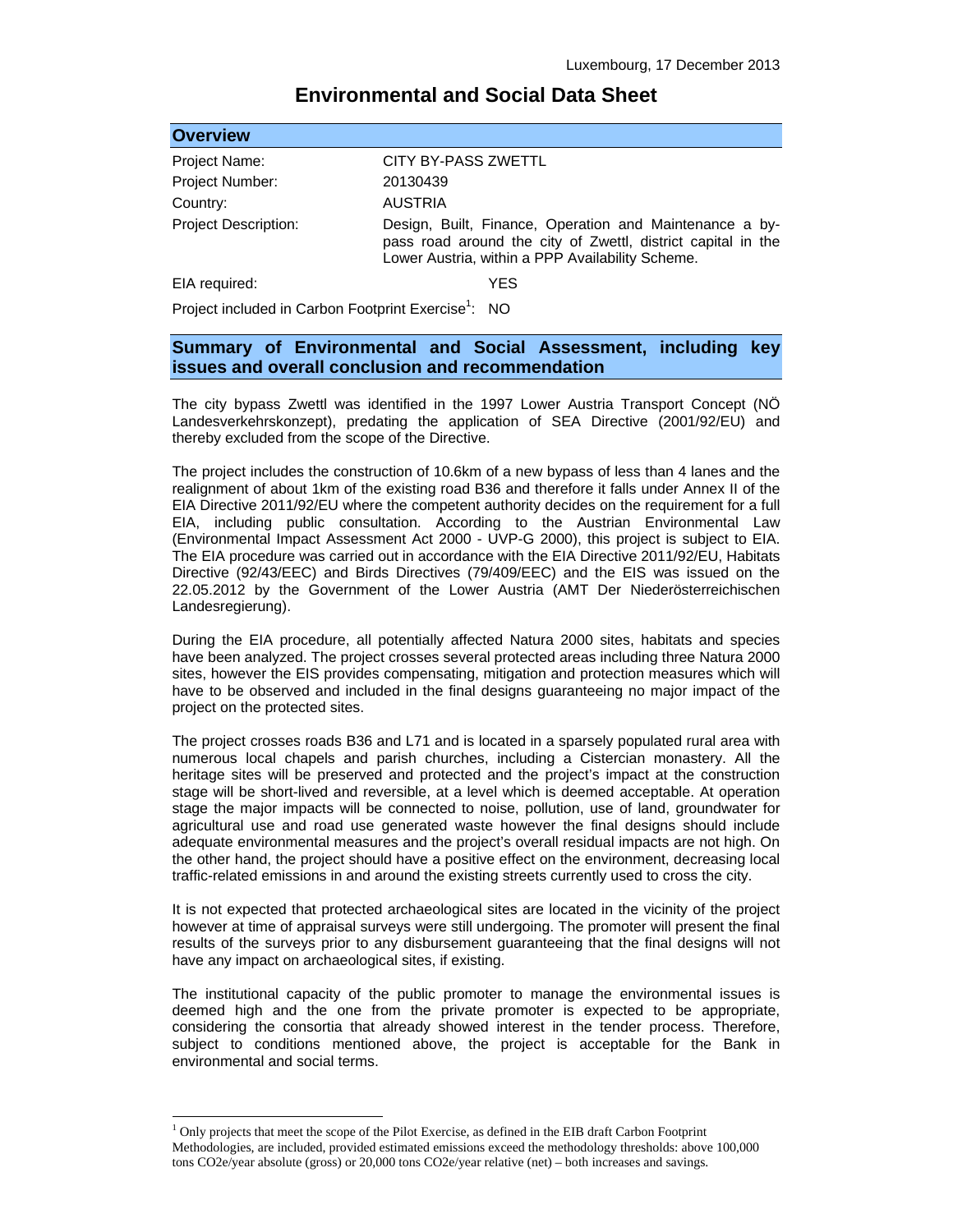## **Environmental and Social Assessment**

#### **Environmental Assessment**

The city bypass Zwettl was identified in the 1997 Lower Austria Transport Concept (NÖ Landesverkehrskonzept), predating the application of SEA Directive (2001/92/EU) and thereby excluded from the scope of the Directive.

The project includes the construction of 10.6km of a new bypass and the realignment of about 1km of the existing national road B36. According to the Austrian Environmental Law (Environmental Impact Assessment Act 2000 - UVP-G 2000), this projects fall under its appendix 1 where the EIA is required for the construction of roads with a continuous length of at least 10 km, when the new road is expected to have an average daily traffic of at least 2,000 vehicles in a forecast period of five years. The project alignment, preliminary design and the project approval process have been defined and carried out in line with applicable environmental legislation, in line with the EIA Directive 2011/92/EU. EIS was issued on the 22.05.2012 by the Government of the Lower Austria.

During the EIA procedure, all potentially affected Natura 2000 sites, habitats and species have been analyzed. The EIS has been issued in line with the NE Nature Conservation Act 2000 (NE NSchG 2000), the Regulation on the European Protected Areas and the Regulation on the Landscape areas providing evidence of compliance with the Habitats Directive (92/43/EEC) and Birds Directives (79/409/EEC).

The project crosses three NATURA 2000 areas and five small rivers (Zwettl, Strahlbach Waldbach, Gradnitz and Kamptal); however adequate compensatory, mitigation and protecting measures have been considered in the designs guaranteeing no major impact of the project on the protected sites and species (mainly birds and bats).

| Natura 2000 areas                                        | Code      | Type                              |
|----------------------------------------------------------|-----------|-----------------------------------|
| <b>WALDVIERTEL</b>                                       | AT1201000 | <b>Birds Directive Site (SPA)</b> |
| WALDVIERTLER TEICH-, HEIDE -UND<br><b>MOORLANDSCHAFT</b> | AT1201A00 | Habitats Directive Site (SCI)     |
| TRUPPENÜBURGSPLATZ<br><b>ALLENTSTEIG</b>                 | AT1221V00 | <b>Birds Directive Site (SPA)</b> |

The project is located in a rural area sparsely populated with numerous local chapels and parish churches, including a Cistercian monastery. At construction stage, the project will increase noise and vibration levels, and will impact groundwater, habitat connectivity and air quality. Adequate measures will be considered in the designs such as drainage systems, management of earthworks, waste, and landfills and reparation of the vegetation damaged with local species. Trees will be protected in appropriate manner and tree clearance will be conducted outside the nesting season. Construction of bridges over the existing small rivers will include protection measures to conserve habitat connectivity features. In addition, the heritage sites will be preserved and protected. The project's impact at the construction stage will be short-lived and reversible, at a level which is deemed acceptable.

At operation stage the major impacts will be connected to noise, pollution, use of agricultural land, groundwater for agricultural use and road use generated waste however the final designs should include adequate compensation, protection and mitigation measures as crossings for animals, native species for plantings, retention basins and adequate drainage systems to prevent the direct run-off from road surface to surface water areas. Designs include significant parts of cuttings contributing to mitigate noise and visual impact. In addition, noise barriers are required in the area of Rudmanns (km 0+4000 to 1+862). Furthermore, the project should bring about environmental benefits as it should decrease local traffic-related emissions in and around the existing streets currently used to cross the city. According to the authority a substantial reduction of the noise pollution of up to 6.8 dB is predicted in the city streets currently used to cross the city.

The above-mentioned measures are considered sufficient.